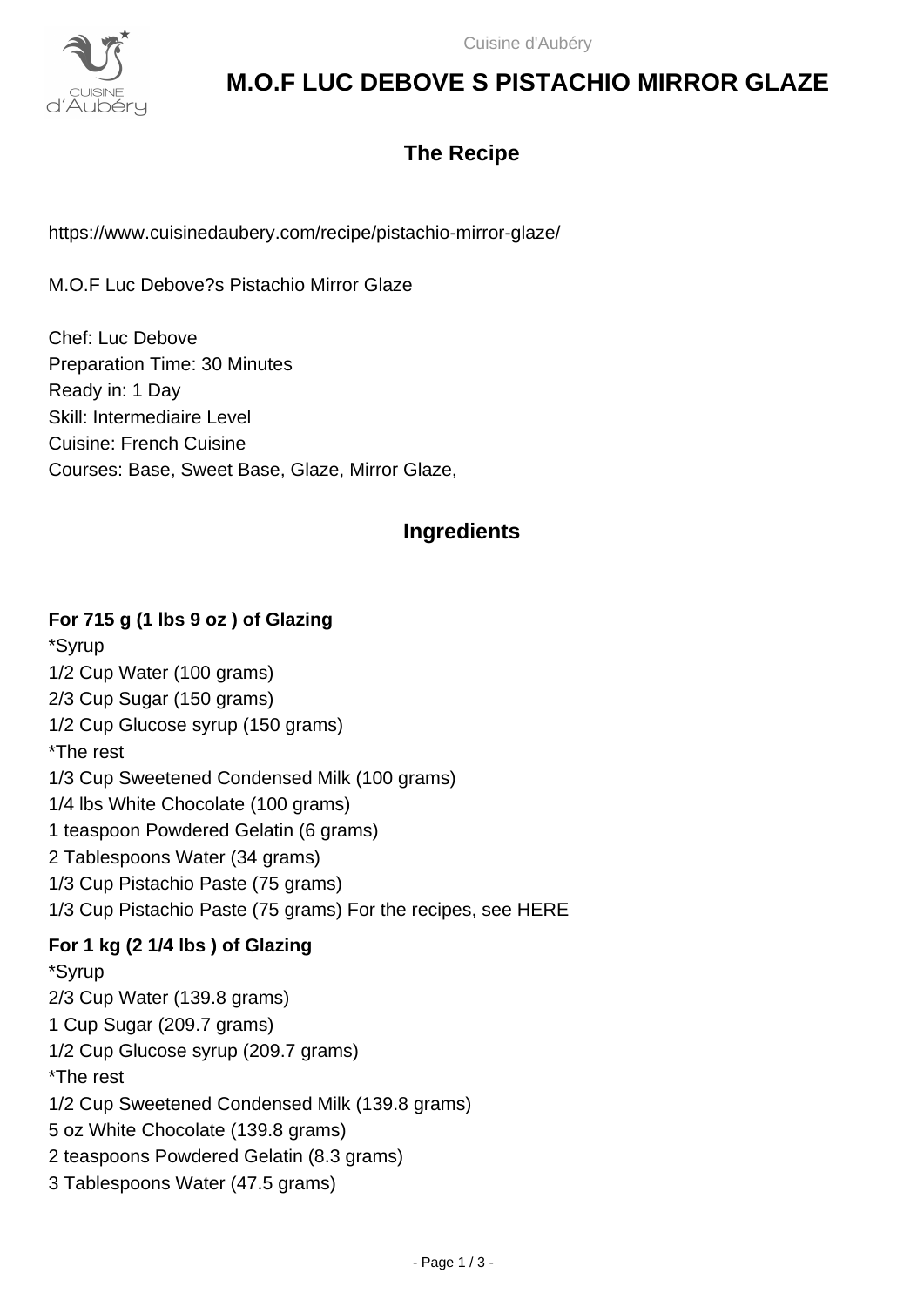

# **M.O.F LUC DEBOVE S PISTACHIO MIRROR GLAZE**

1/2 Cup Pistachio Paste (104.8 grams) 1/2 Cup Pistachio Paste (104.8 grams) For the recipes, see HERE

## **For 600 g (1 lbs 5 oz ) of Glazing**

\*Syrup 1/3 Cup Water (83.9 grams) 1/2 Cup Sugar (125.8 grams) 1/3 Cup Glucose syrup (125.8 grams) \*The rest 1/4 Cup Sweetened Condensed Milk (83.9 grams) 3 oz White Chocolate (83.9 grams) 1 teaspoon Powdered Gelatin (5 grams) 2 Tablespoons Water (28.5 grams) 1/4 Cup Pistachio Paste (62.9 grams) 1/4 Cup Pistachio Paste (62.9 grams) For the recipes, see HERE

## **For 500 g (1 lbs 2 oz ) of Glazing**

\*Syrup

1/3 Cup Water (69.9 grams)

1/2 Cup Sugar (104.8 grams)

1/3 Cup Glucose syrup (104.8 grams)

\*The rest

4 Tablespoons Sweetened Condensed Milk (69.9 grams)

3 oz White Chocolate (69.9 grams)

1 teaspoon Powdered Gelatin (4.1 grams)

2 Tablespoons Water (23.7 grams)

4 Tablespoons Pistachio Paste (52.4 grams)

4 Tablespoons Pistachio Paste (52.4 grams) For the recipes, see HERE

## **For 400 g (1 lbs 14 oz ) of Glazing**

\*Syrup

4 Tablespoons Water (55.9 grams)

1/3 Cup Sugar (83.9 grams)

4 Tablespoons Glucose syrup (83.9 grams)

\*The rest

3 Tablespoons Sweetened Condensed Milk (55.9 grams)

2 oz White Chocolate (55.9 grams)

1 teaspoon Powdered Gelatin (3.3 grams)

1 Tablespoon Water (19 grams)

3 Tablespoons Pistachio Paste (41.9 grams)

3 Tablespoons Pistachio Paste (41.9 grams) For the recipes, see HERE